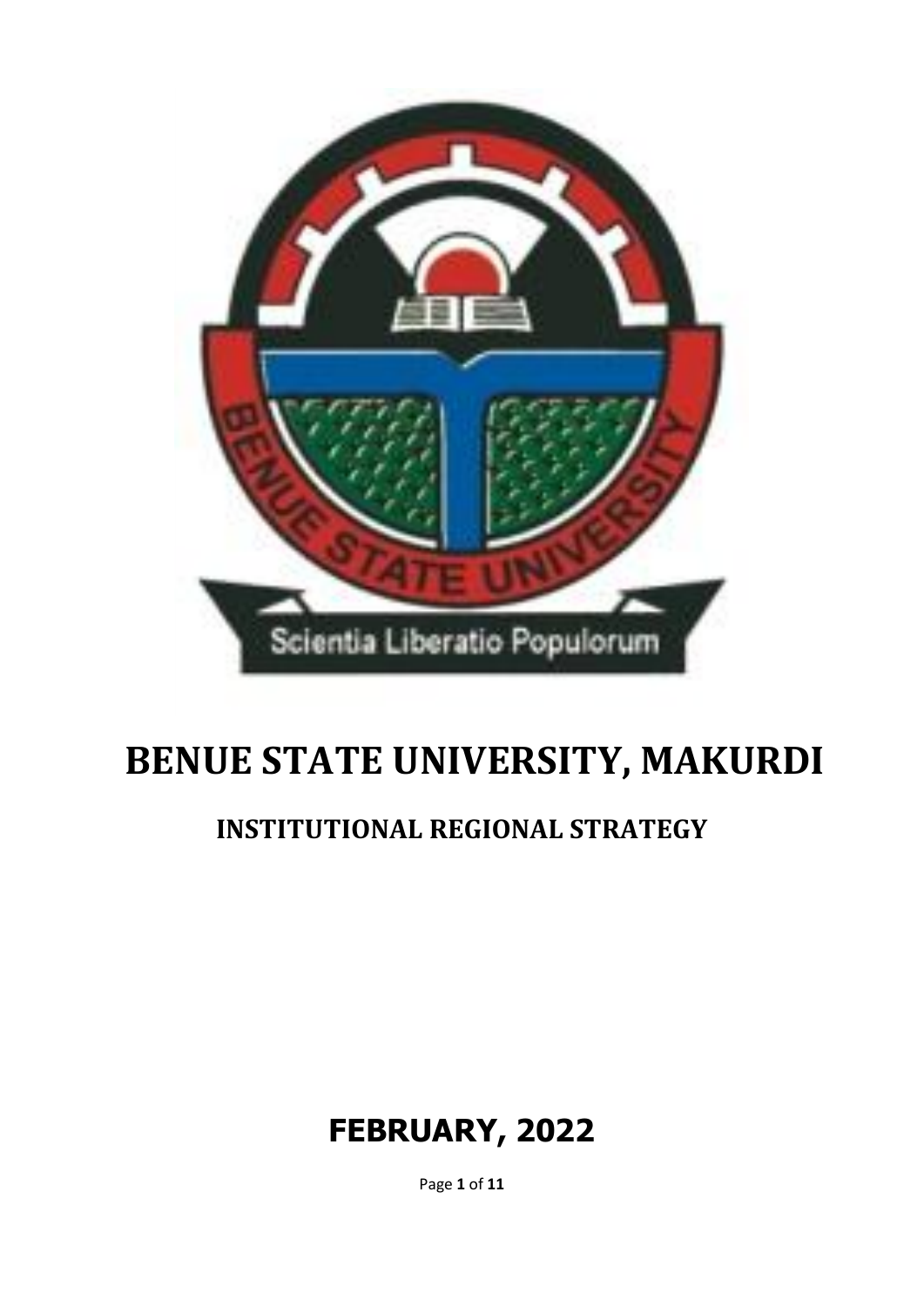### **A. Rationale**

Over the years, Benue State University has been creating profound impact within Africa and beyond through high quality research and graduates working in various spheres of life. Be that as it may, there has been no tailored regional strategy to deliberately impact Africa through enhanced quality of education and skilled manpower. The 2010-2015 and 2016-2020 strategic plans of the University were well conceived and crafted. The process through which they were drawn up, met all the classical requirements of an inclusive and participatory design for an institutional strategic plan.

The current University Strategic plan 2021 – 2025 draws from the successes and challenges in the previous plans. This Institutional Regional Strategy is designed to advance the goals of the current University Strategic Plan which has outlined University's major strengths and key development initiatives as follows:

#### **Major Strengths:**

- i. High quality and diverse academic programmes of broad appeal to market
- ii. Qualified, experienced and dedicated staff
- iii. An excellent relationship between staff and student body
- iv. Willingness by University Management, Governing Council and sponsoring government to continue to support the University's quest for excellence
- v. Strategic locations in state capital and Middle-Belt zone
- vi. Firm control over admission explosion
- vii.Peace loving and enthusiastic student body
- viii. Responsive, accountable and transparent leadership in resource utilization
- ix. Expansive land for expansion (outside the existing box)
- **x.** The abundance of agricultural raw materials

#### **Key Development Initiatives**

- i. Expansion of carrying capacity
- ii. Development and strengthening of undergraduate learning
- iii. Strengthening postgraduate learning and research
- iv. Recruitment, retention and development of competent academic staff
- v. Promotion of development-oriented research and learning
- vi. Promotion of a conducive learning environment
- vii.Development of a vibrant Information and Communication Technology Centre
- viii. Library and information services to facilitate teaching, learning, research, general administration and global outreach
- ix. Resource mobilization and utilization
- x. Strengthening the internal administration for effective and result oriented delivery
- xi. Strengthening of public engagement plan for University to remain relevant to society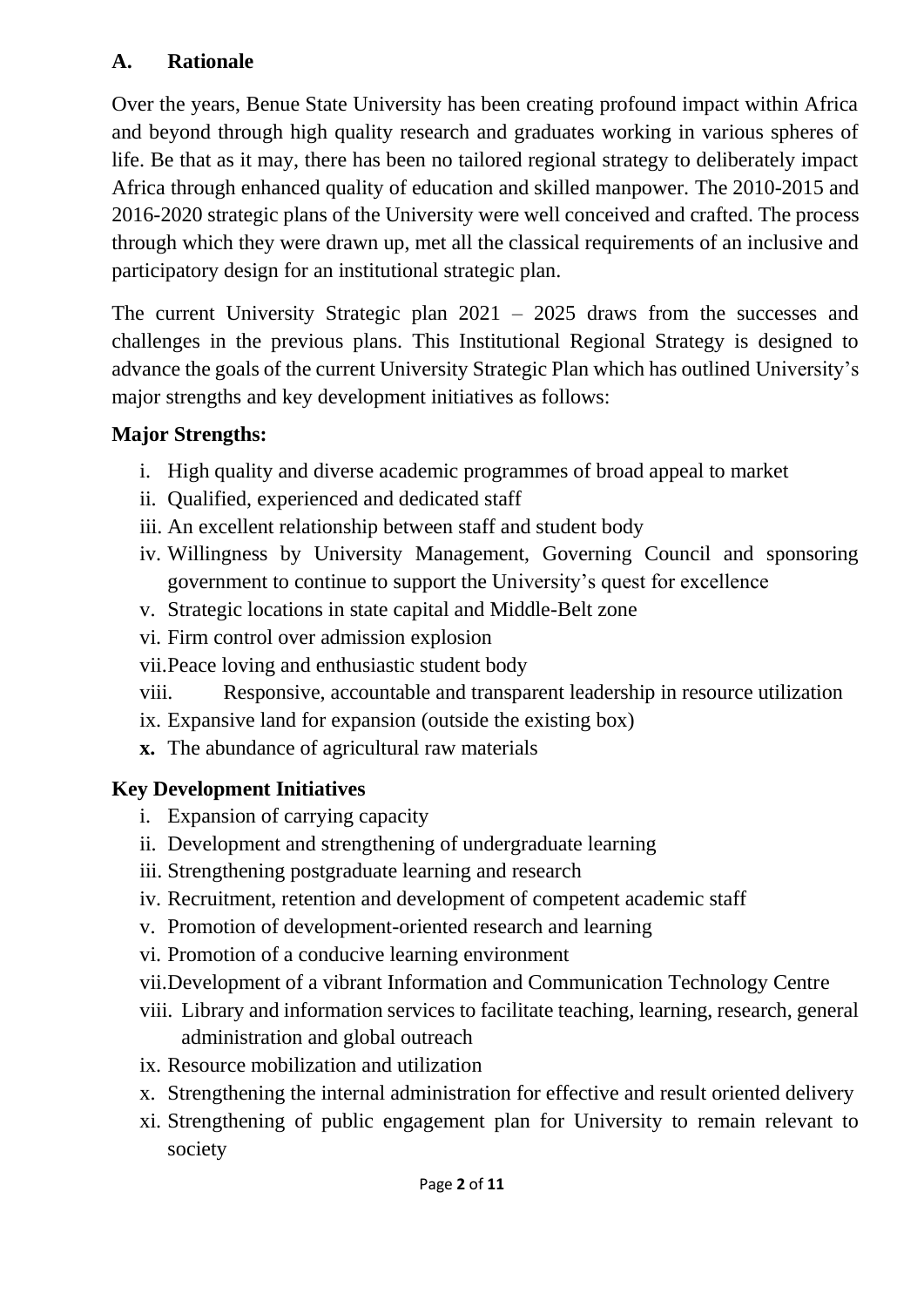xii.Development of a vibrant Centre of Entrepreneurial Programme

- xiii.Promotion of excellence in science and technology
- xiv.Upgrading and development of new physical infrastructure to support quest for academic excellence
- xv.Provision of basic utilities, equipment and maintenance to facilitate quest for academic excellence
- xvi. Engagement of the private sector to participate in physical infrastructural development via BOT arrangement
- xvii. Ensuring physical planning of University
- xviii. Ensuring security of lives and property

The previous University Strategic Plans provided an excellent stepping-stone for the present plan, which this Institutional Regional Strategy is to compliment. This Strategy is designed to specifically meet one of the priority areas of the 2021 – 2025 Strategic Plan of the University which is "Internationalisation of students and academic staff". The overall target of this Strategy is to meet the ACE Impact goal to enhance quality of education and manpower in the region.

## **B. Implementation Team**

The Institutional Regional Strategy Team was constituted on the approval of the Vice Chancellor to:

- i) Develop a regional strategy for the Institution aimed at impacting the region through:
	- a. Offer of scholarships to citizens to study in the University;
	- b. Staff/students exchange programs, research collaboration and other relevant ideas that will cause academic impact in the region.
- ii) To consider ancillary matters that may be useful to the success of the assignment.

This document is therefore a product of the Team's arduous work.

The Implementation Team includes:

|     | i. Professor Charity Angya          |                          | Chairperson<br>$\sim 100$ |
|-----|-------------------------------------|--------------------------|---------------------------|
| ii. | Dr. Terungwa Azende                 |                          | Member                    |
|     | iii. Hon. Mrs. Sarah Mkeryi Amahson | $\overline{\phantom{0}}$ | Member                    |
| iv. | Dr. Usman Karim                     |                          | Member                    |
|     | v. Dr. Shadrach Teryila Ukuma       |                          | Secretary                 |

## **C. The Institutional Regional Strategy**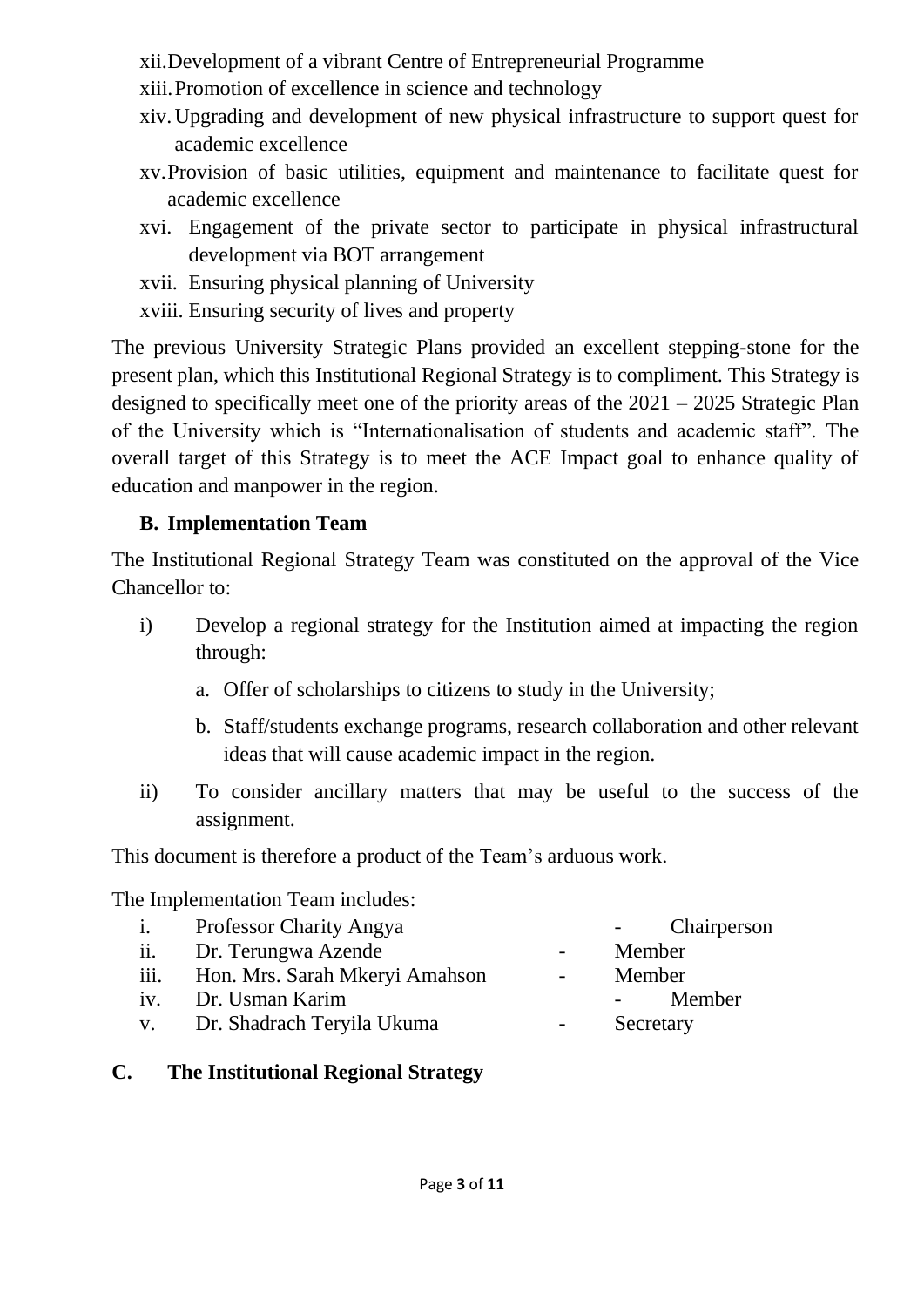This Institutional Regional Strategy document is consistent with the Vision and Mission of Benue State University and all aspects of this document are planned to compliment and advance the Vision and Mission as reproduced below:

#### **Vision**

To be the university of first choice in Nigeria and Africa and among the top 200 in the world

#### **Mission**

To be a Centre of Excellence in creating knowledge and developing a complete person who is capable of not only responding to the cultural, social, political and economic needs of the environment but also setting the agenda for change

### **Core Values**

- The following core values constitute the University's philosophy and therefore shape its policy and strategy:
- Excellence in research
- Placing the latest knowledge at the disposal of students via teaching and skills development
- Effective engagement with all relevant communities
- Excellence in inculcation of moral values
- To use education as a tool for people's liberation, the University strives to hold itself up as the lamp of the world by upholding moral rectitude, integrity and accountability in all its transactions with its stakeholders.

## **1. Current Context for Regional Engagement**

Benue State University was established by the Benue State Government with the enactment of the Benue State University Edict No. 1 of 1991.

The University took off in the 1992/93 academic year with four faculties, namely, Arts, Education, Science and Social Sciences. Two Faculties, Law and Management Sciences came on stream in the 1993/94 academic year with the Faculty of Environmental Sciences in the 2014/2015 academic Session. The postgraduate school took off in the 1998/1999 academic year while the College of Health Sciences was established in the 2003/2004 academic session.

Benue State University, Makurdi is one out of ten (10) Africa Centres Excellence (ACE) in Nigeria and one out of eighteen (18) such Centres in West and Central Africa Subregion. Benue State University, Makurdi won this World Bank grant after a stiff competition involving more than 100 Universities in this Sub-region. Through the support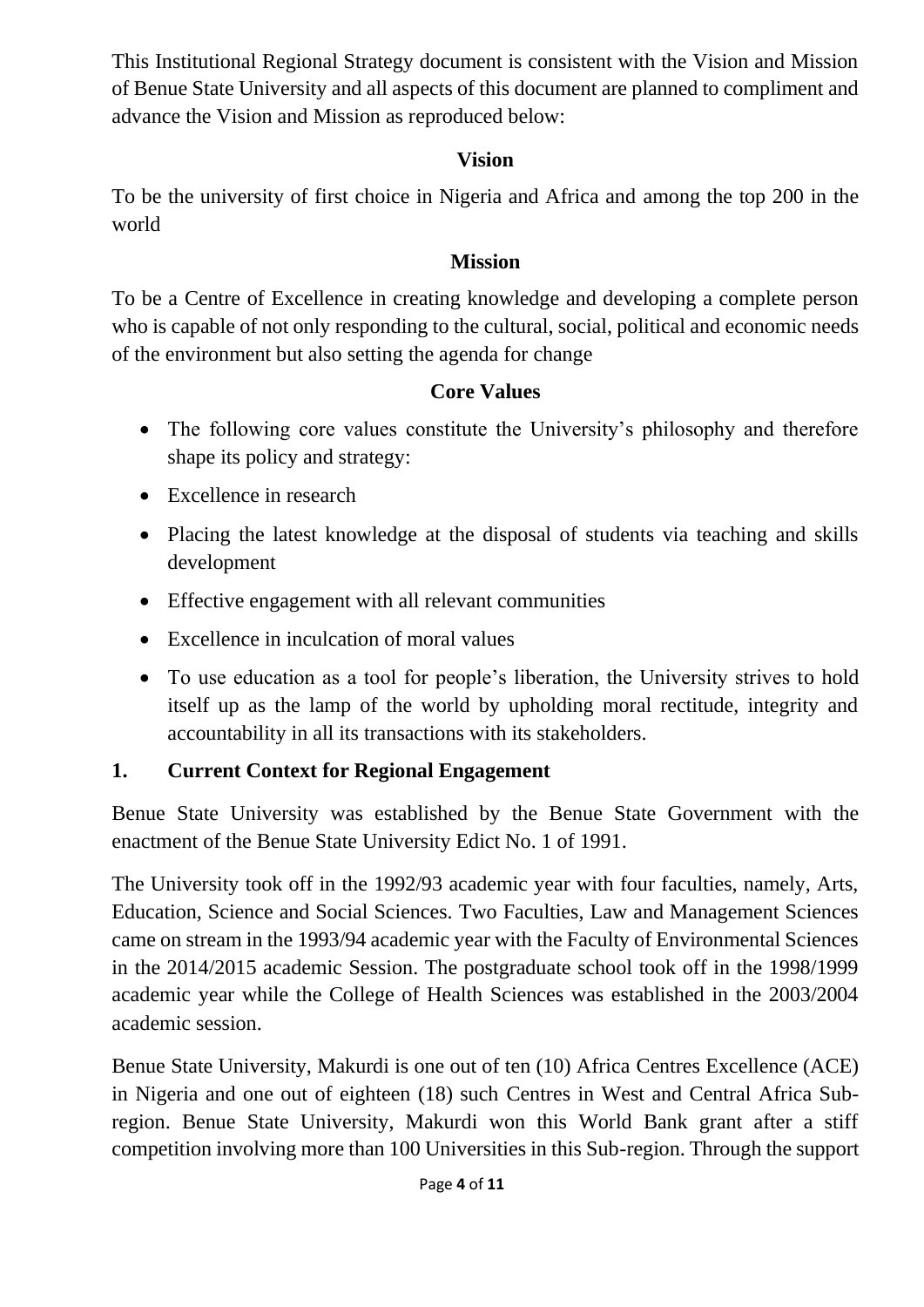of the World Bank, the Benue State University has established the Africa Centre of Excellence for Food Technology and Research (CEFTER). Through the project, Students in supported institutions and their partner institutions from across West and Central Africa have benefitted and still benefitting from quality research-based education which is in high demand.

In addition, the University has also been at the forefront of institutional software development in Nigeria. Recently, the Software Development Team of the University led a group of developers across Nigeria to develop a home-based Plagiarism Detection System for Nigerian Universities. The project named *EagleScan* is a brainchild of the Committee of Vice-Chancellors of Nigerian Universities. When this idea was conceived by the Committee, Benue State University took the bull by the horn by deploying her Software Development Team to play a lead role in developing the platform. Today, the platform is been used across entire Universities in Nigeria.

Also, the ranking of Benue State University has been progressive. Over the years, the University has carved out a niche for herself globally. Currently, Benue State University is ranked  $1<sup>st</sup>$  in Benue State, 36th in Nigeria,  $196<sup>th</sup>$  in Africa and 6, 449th in the World 2021 overall rankings. EduRank's ranking for Benue State University is based on three factors: *research performance, non-academic reputation, and the impact of notable alumni.*

The Nigerian Universities Commission 2021 also ranked the Universities in Nigeria based on the various factors which include their *adaptability and compliance to the latest development in technology, teaching techniques, employment of experts in various fields*. Going by this ranking, The Benue State University ranked 81<sup>st</sup> with a total of 41.86 points out of 170 Universities in the Country. The highlight here is that the University has consistently been in the top half of rankings in the Country.

### **Awards and Honours**

Being the first State owned university in Northern Nigeria, Benue State University has continued to stay in the top league of universities offering excellent research and manpower training in Nigeria. The efforts over the years have been rewarding and equally recognised as highlighted below.

The Nigeria Universities Commission in 2004 recognised Benue State University as the Best State University in Nigeria.

Benue State University competed with over 100 Universities in Nigeria and won the World Bank Africa Centre of Excellence and now hosts the Centre for Food Technology and Research (CEFTER). This speaks to the academic quality at the University. This Centre is also already making significant impact in the region.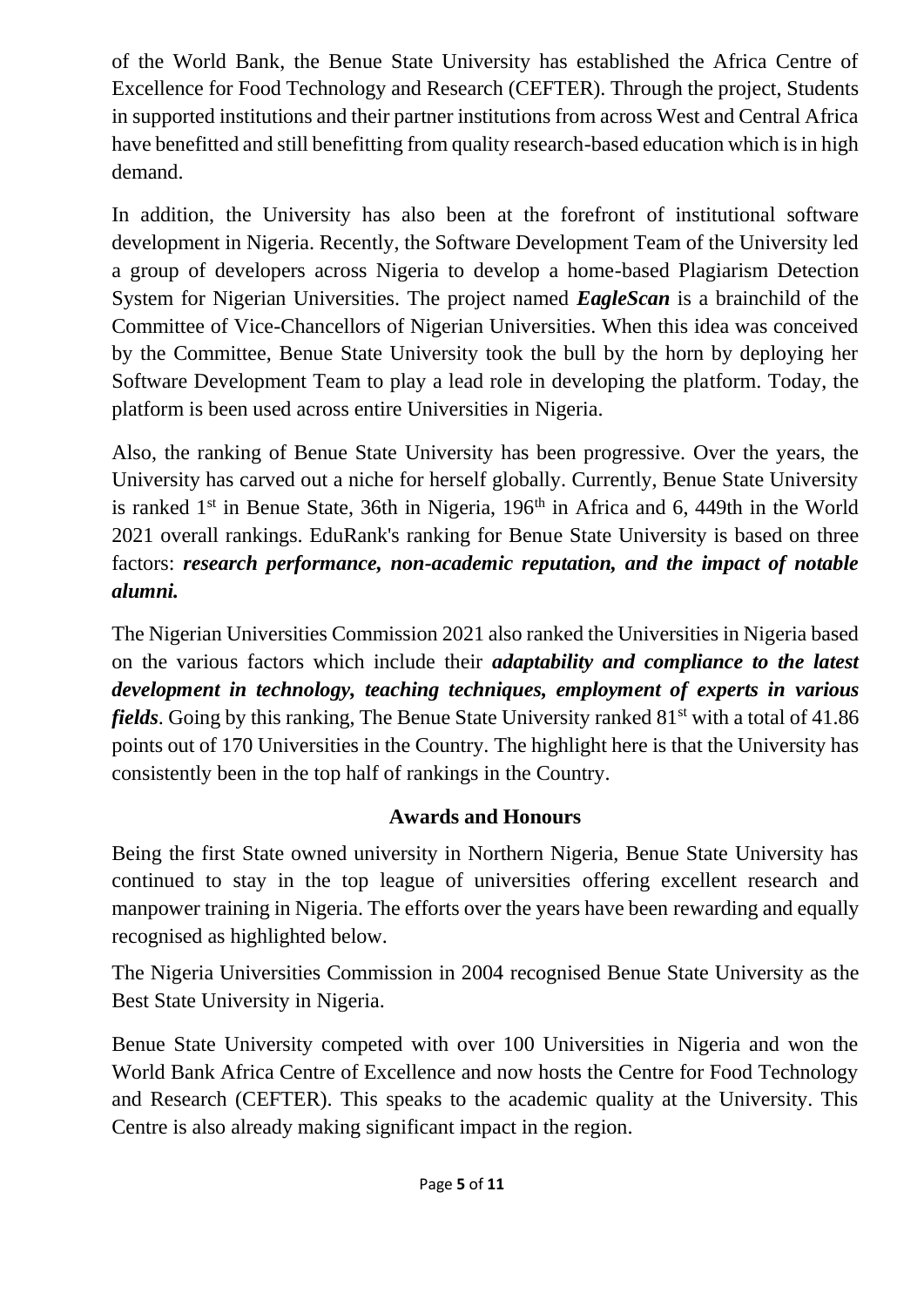In 2011, the Benue State University team of the Students in Free Enterprise (SIFE), a global social entrepreneurship organization now known as *enactus*, won the National Competition to represent Nigeria at the World Cup Competition in Malaysia.

Students of the Law Faculty of the University also contested and the following competitions: Inter-American Human Rights Moot Court Competition, Simon Cooper Advocacy Competition and International Children's Rights Moot Court Competition in 2017, 2018 and 2019 respectively.

Various academics have won several awards and other distinguished recognitions to the credit and good name of Benue State University.

## **1. The Regional Strategy**

One of our major strategic steps is to impact Africa especially in the area of quality education.

The strategy shall cover specific areas like scholarships, teaching and learning, and research collaborations and partnerships.

## **a) Scholarships:**

Presently there has been undergraduate scholarship for local students as well as scholarship for staff pursuing higher degrees.

Our strategy is to scale up scholarship to cover all categories of students within the region.

## **b) Teaching and Learning:**

There are few staff and students exchange programmes which have not been adequately utilized.

Our strategy is to do a rigorous sensitization with a view to enhancing appreciation of the value of these exchange programmes.

We shall also have enabling support initiatives for those who may wish to take advantage of the exchanges but have challenges.

Staff exchange within the region should be pursued where financial implications allow. An enhanced digital learning environment will also be explored where some of the staff exchanges can take place online.

## **c) Research Collaborations and Partnerships:**

Collaborations have been mostly intra-disciplinary as well as intra-university (i.e. amongst colleagues within the University).

Our strategy is to enhance interdisciplinary and trans-disciplinary research collaborations as well as regional collaborations.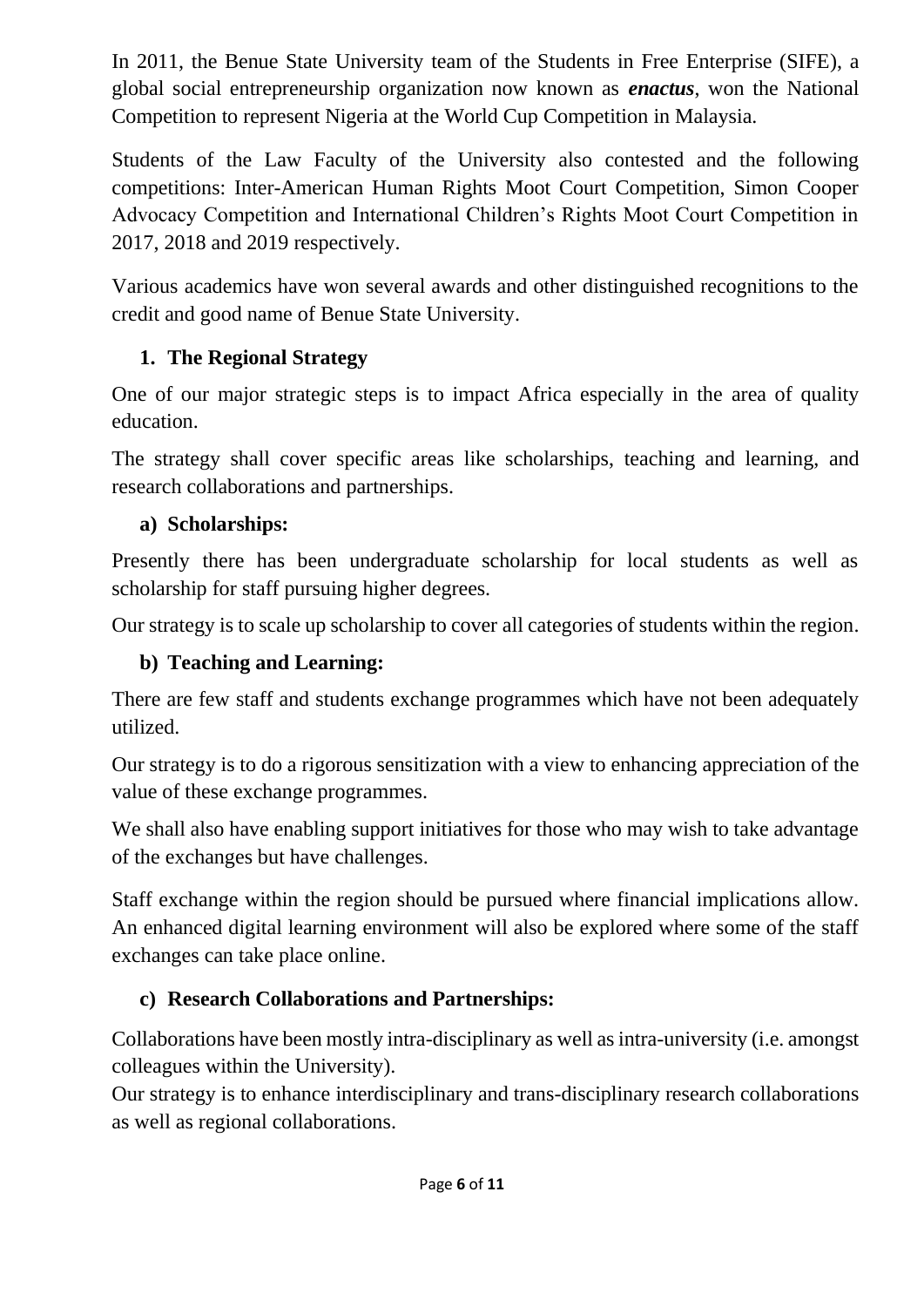## **2. Time frame:**

This regional strategy covers a time frame of five years to be reviewed every two years. This means the implantation of this Strategy shall commence from 2022 to 2027 with reviews at the end of 2024 and 2026.

| S/no.          | Specific Area                                | <b>Current Situation</b>                                                                                                                                                                                                         | <b>Expected Actions</b>                                                                                                                                                                                                                                                                                                                                                                                                                             |
|----------------|----------------------------------------------|----------------------------------------------------------------------------------------------------------------------------------------------------------------------------------------------------------------------------------|-----------------------------------------------------------------------------------------------------------------------------------------------------------------------------------------------------------------------------------------------------------------------------------------------------------------------------------------------------------------------------------------------------------------------------------------------------|
|                | of Concentration                             |                                                                                                                                                                                                                                  |                                                                                                                                                                                                                                                                                                                                                                                                                                                     |
| $\mathbf{1}$   | Teaching<br>capacity                         | -Student-lecturer<br>ratio<br>at<br>undergraduate level is not yet<br>standardized<br>- teaching facilities need upgrade<br>- quality of supervision also need<br>improvement                                                    | - improve student-lecturer ratio<br>- improve teaching facilities.<br>- enhance quality of supervision<br>- involve regional faculty in teaching                                                                                                                                                                                                                                                                                                    |
| $\overline{2}$ | Research<br>collaboration                    | collaboration<br>Local<br>among<br>faculty members<br>collaboration<br>level<br>of<br>at<br>disciplines                                                                                                                          | - regional as well as global collaboration<br>- interdisciplinary collaborations                                                                                                                                                                                                                                                                                                                                                                    |
| 3              | Partnerships                                 | with<br>Wilberforce<br>MoU<br>University, Ohio, USA<br>- MoU with University of Georgia,<br>Athens, USA<br>- Society for Peace Studies and<br>Practice                                                                           | - to increase partnerships with regional and<br>global academic institutions as well as<br>professional bodies<br>- increase partnerships with non-academic<br>partnerships NGOs, the Private and Public<br><b>Sectors including Foreign Missions</b>                                                                                                                                                                                               |
| $\overline{4}$ | Outreach<br>&<br>communication<br>strategies | The University has:<br>-BSU radio station<br>- Information/Public Relations Unit<br>- a functional website<br>- a newsletter<br>- outreach efforts like the Students<br>in Free Enterprise (SIFES) now<br><b>ENACTUS Nigeria</b> | and<br>modernize<br>structure<br>to<br>our<br>communication and outreaches aimed at<br>telling the Benue State University story.<br>- develop and deploy internet radio<br>- establish social media presence to attract<br>regional students and faculty<br>ensure regular print and electronic<br>publication of related issues in BSU<br>Newsletter<br>- integrate activities of relevant units onto<br>the University website for ease of access |
| 5              | Student<br>recruitment<br>$\&$<br>retention  | - students are mainly recruited<br>locally; mostly within the state<br>- few are recruited for other states<br>within Nigeria and few from<br>bordering countries.                                                               | - step up recruitment from other African<br>countries and even beyond<br>- improve conditions like stability of<br>academic calendar aimed at enhancing<br>retention of students.<br>- encourage online processing result and<br>transcript for easy access to improve student<br>retention.<br>- ensure gender parity.                                                                                                                             |
| 6              | Faculty<br>recruitment                       | faculty members are mainly<br>recruited within the country; there<br>international<br>staff<br>some<br>are<br>including visiting faculty.                                                                                        | - step up recruitment of staff from the region<br>based on areas of need<br>- ensure gender parity.                                                                                                                                                                                                                                                                                                                                                 |

**3. Institutional Regional Strategy Framework**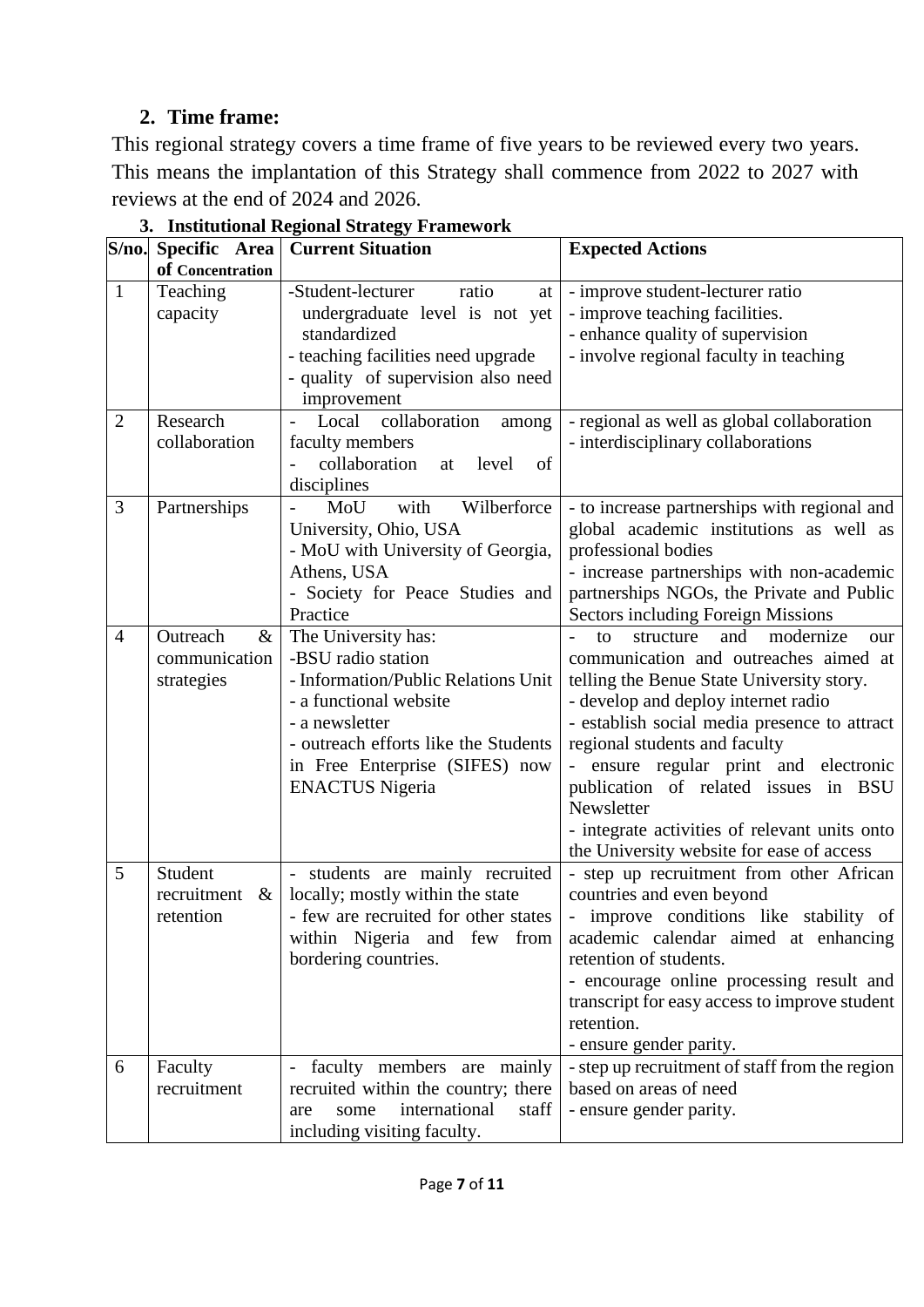| $\overline{7}$ | Staff exchange | - staff exchanges with St. Margaret     | - step up staff exchanges with regional       |
|----------------|----------------|-----------------------------------------|-----------------------------------------------|
|                |                | college London.                         | institutions.                                 |
|                |                |                                         | encourage sabbaticals from regional           |
|                |                |                                         | institutions.                                 |
| 8              | Digital        | Digital<br>teaching facility<br>not     | - enhance existing digital infrastructure     |
|                | teaching       | deployed                                | - build capacity of staff for online teaching |
|                |                |                                         | - encourage migration to hybrid teaching      |
|                |                |                                         | virtual<br>defences<br>encourage<br>and       |
|                |                |                                         | presentations                                 |
|                |                |                                         | - encourage online processing result and      |
|                |                |                                         | transcript for easy access.                   |
| 9              | Industry       | - SIWES (Students Industrial Work       | expand the SIWES to cover non-                |
|                | engagement     | Experience Scheme)                      | participating departments                     |
|                |                | engagement of Agro-allied               | - curriculum development to suit industry     |
|                |                | industries in the area of post harvest  | requirement                                   |
|                |                | loses.                                  | - step up university consultancy services for |
|                |                | - capacity building training for        | regional reach.                               |
|                |                | teachers for State Universal Basic      |                                               |
|                |                | <b>Education Board</b>                  |                                               |
|                |                | - consultancies to donor bodies,        |                                               |
|                |                | government, private sector and          |                                               |
|                |                | NGO <sub>s</sub> .                      |                                               |
| 10             | Alumni affairs | <b>BSU</b><br>Alumni<br>of<br>existence | - create a more enabling environment for      |
|                |                | Association                             | students and alumni to tell the BSU story     |
|                |                |                                         | Alumni<br>involvement<br>student<br>in        |
|                |                |                                         | recruitment at regional level.                |
|                |                |                                         | - adequate training of Alumni to contribute   |
|                |                |                                         | to the University vision                      |
|                |                |                                         | - recognize outstanding alumni                |

#### **4. Outcomes:**

The regional strategy document envisages the following outcomes:

- i) Improved ranking
- ii) Improved visibility by publishing in high impact journals
- iii) Improved employability
- iv) Increase in patented research
- v) Improved students performance
- vi) Improved Student enrolment and retention
- vii)Enhanced university-industry collaboration
- viii) Increased visibility of women in STEM related areas as students and faculty
- ix) Developed critical mass of quality faculty
- x) More grants attracted to the university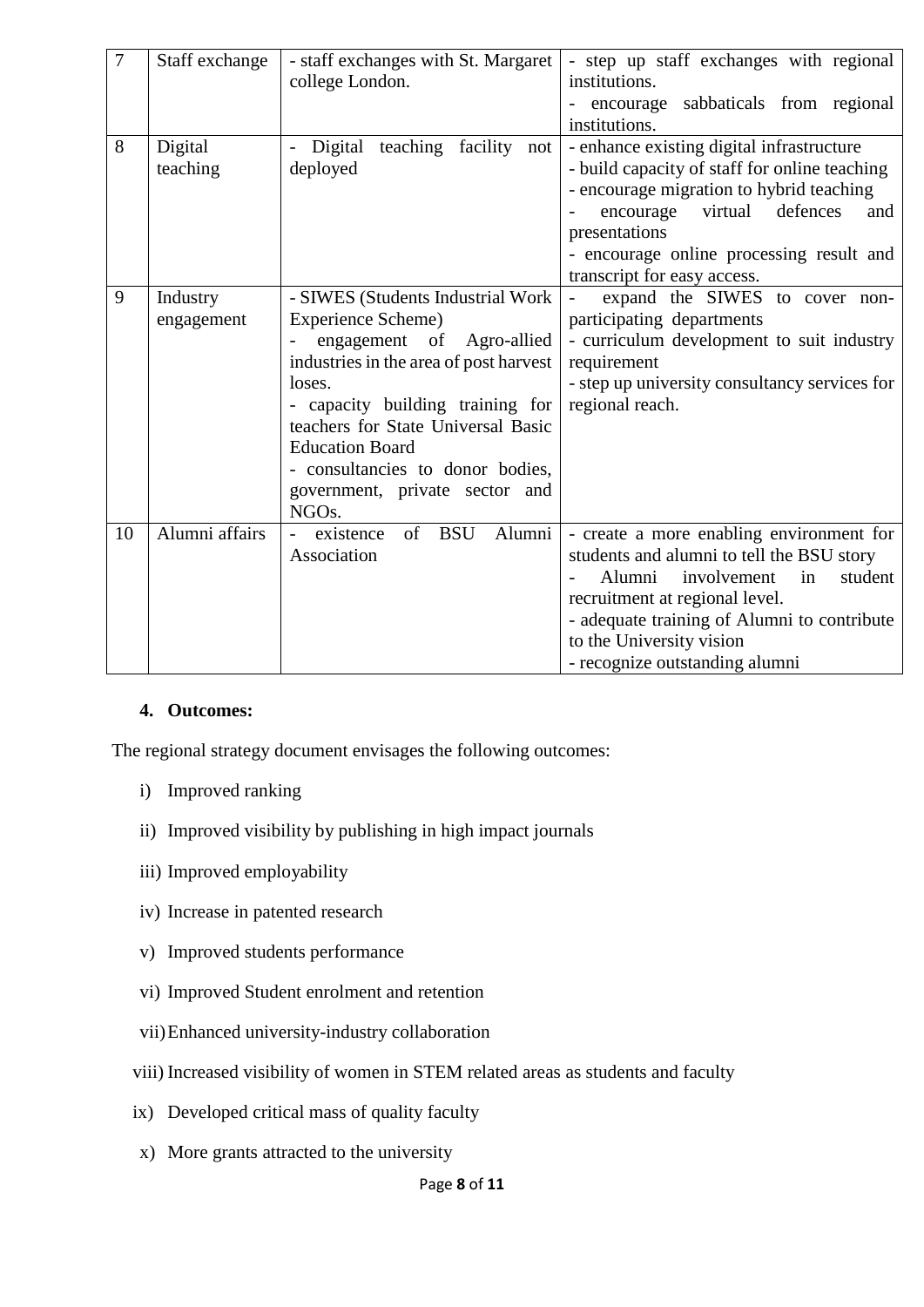#### xi) Enhanced regional collaboration

#### **5. Priority Countries:**

The Regional Strategy Document targets the Continent. However, priority will be given countries in West, Central and East Africa. Issues of language barrier shall be given consideration.

#### **6. Priority Topics:**

The University research priority areas within the life span of this strategy document include broad based topics that are multi-disciplinary even though researchers are free to self-fund their individual research interests which are outside the University priority areas. The priority research topics include:

- i. Agriculture and Food Sciences: emphasis under this topic shall be laid on value addition to food crops and fortified food products. Researches on techniques that will reduce post-harvest losses and prolong the shelf-life of food products shall be deliberately targeted to contribute to the global agenda on Zero Hunger.
- ii. Arts, Culture and Gender: this shall cover social relations, poetry, the performing arts, literature, religious and cultural ideals, gender perceptions, treatment of people in the context of gender relations, ideologies and challenges in order to contribute to the SDG targets under Gender Equality.
- iii. Communication and Information Systems: research in media and communication is prioritised. Research on the public relations and development communication shall be encouraged. This will include behavioural change communication.
- iv. Crisis Management, Peacebuilding and Environmental Resource Management: There are several conflict issues within the region and these have attendant consequences on various aspects on the global agenda for sustainable development. Research in conflict management, disaster management, peacebuilding and environmental protection shall be encouraged. Efforts towards contributing to the SDG targets on strong institutions, peacebuilding, migration and displacement, life under water, life on land, clean energy and so on shall be supported.
- v. Health and Health Systems: The University shall encourage researches that strengthen health systems within the region. Focus will be on researches that enhance citizens' access to affordable, integrated and high-value healthcare. Collaborations between health care, public health, social services and indigenous approaches to address many factors which affect health and wellbeing shall be encouraged.
- vi. Education and Education Systems: The University will focus and support research that target to improve quality of education in the region as well as positional educational systems to produce highly skilled manpower. Emphasis will be placed on how the researches translate to character formation, development of skills for employment, poverty reduction and inclusion of the disadvantaged and underserved populations.
- vii. Governance, The Law and Sustainable Development: political systems and governance in the region are very critical in the advancement of the sustainable development agenda in the region. Questions of ethics, integrity, professionalism. Democracy, economic development,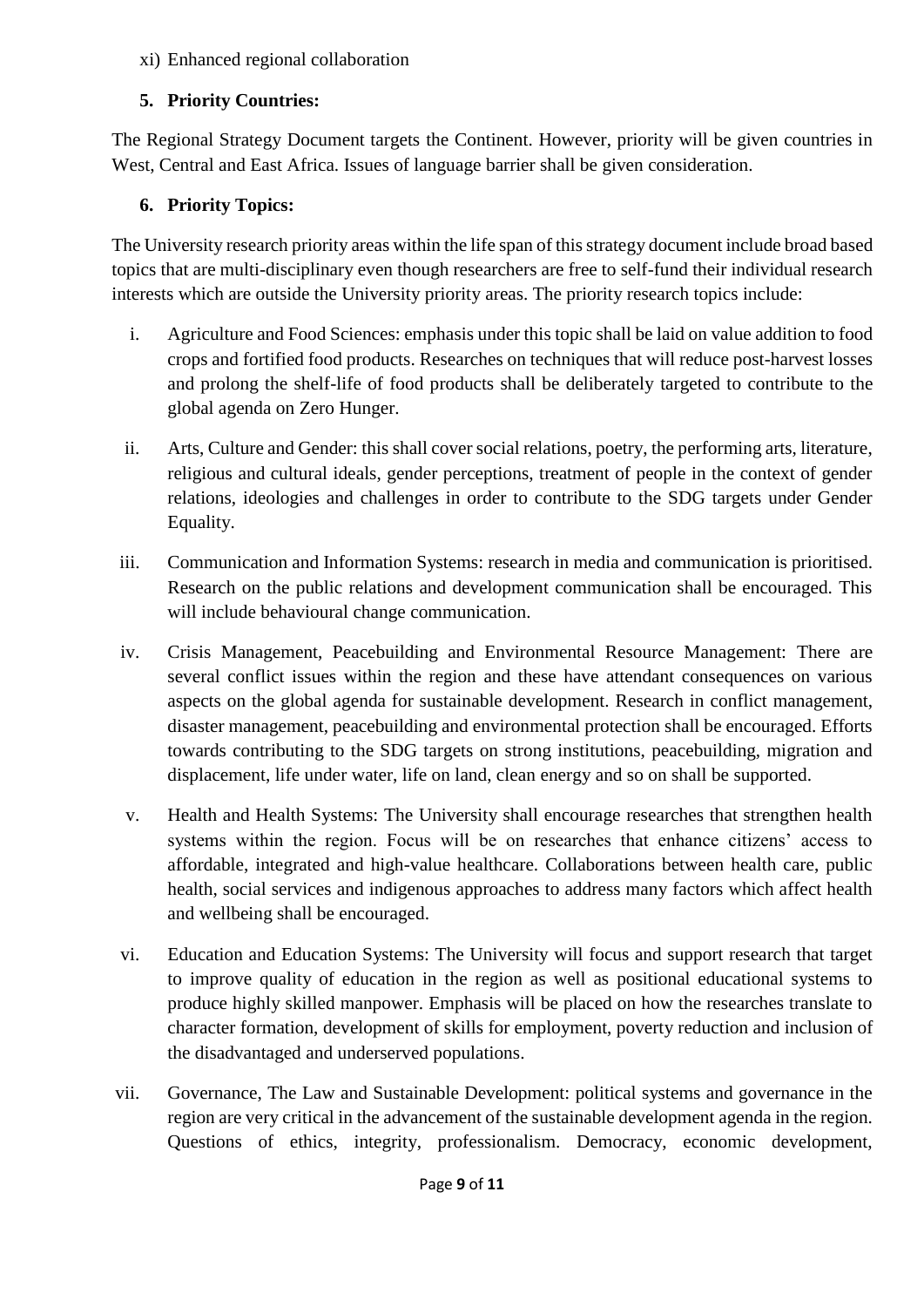empowerment and poverty reduction will be given attention. Modern challenges to legal and regulatory matters in the changing social contexts in the region and the global dimension to issues of intellectual property, human and civil rights, criminal justice, social and economic justice, environmental justice, minority rights and all forms of equality and discriminations and dispute resolution mechanisms will be given attention.

- viii. Knowledge Economy and Human Resource Development: the University shall target develop skilled manpower for the overall development of the region. Researches on the knowledge economy base of the region as well as developing the requisite manpower with the right skill set for the various development sectors in the region will be prioritized.
	- ix. Science, Technology and Engineering: the University will support and promote researchers in Science, Engineering and Technology that contributes to the development of the region. Such researches may include aspects of Biological, Chemical, Physical, the Earth/Space sciences and related fields. New dimensions in science and technology that relate to renewable energy as well as applied areas of communication, manufacturing, learning, data science and transportation shall be prioritized.

#### **7. Non-Academic Partnerships:**

By this regional strategy plan, the University and her Faculties/Centres shall build partnerships with accrediting bodies for patenting researches in the region and beyond. Such partnerships shall see regional collaboration on common research themes that address critical issues within the region.

The Universities shall also engage with funding agencies to enhance publications in high impact agencies as well as other relevant areas of research communication beyond academic audiences.

Partnerships with NGOs, Private and Public Sectors including Foreign Missions will be pursued with a view to enhancing Institution-Industry collaborations. Such partnerships can see to annual pitching fairs in Science, Engineering and Technology as well as the Arts and Culture.

#### **8. Required Resources:**

This includes but not limited to all facilities, all staff, equipment, materials, expertise, information and confidential information of the University. Where specific finances are required, same shall be applied for following normal procedures of the University.

#### **9. Structure for Implementation of Document**

The Institutional Regional Strategy Team headed by the Chairperson shall be responsible for the implementation of the Strategy. The Deputy Director, Quality Assurance shall be the direct officer responsible for monitoring and evaluating the implementation.

#### 10. **Scholarships**:

The strategy is to open up scholarships with a target of awarding up to 15 Scholarships in the region and 10 scholarships locally within the initial five (5) year period of implementation. This scholarship targeting regional impact shall be concentrated on postgraduate studies. The other scholarship schemes supporting undergraduate studies will continue and where possible scaled-up. The Scholarship so awarded by the University shall cover Tuition, Accommodation and a monthly stipend of Fifty Thousand Naira (N50,000) for the PhD Students and Forty Thousand Naira (N40,000) for the Masters